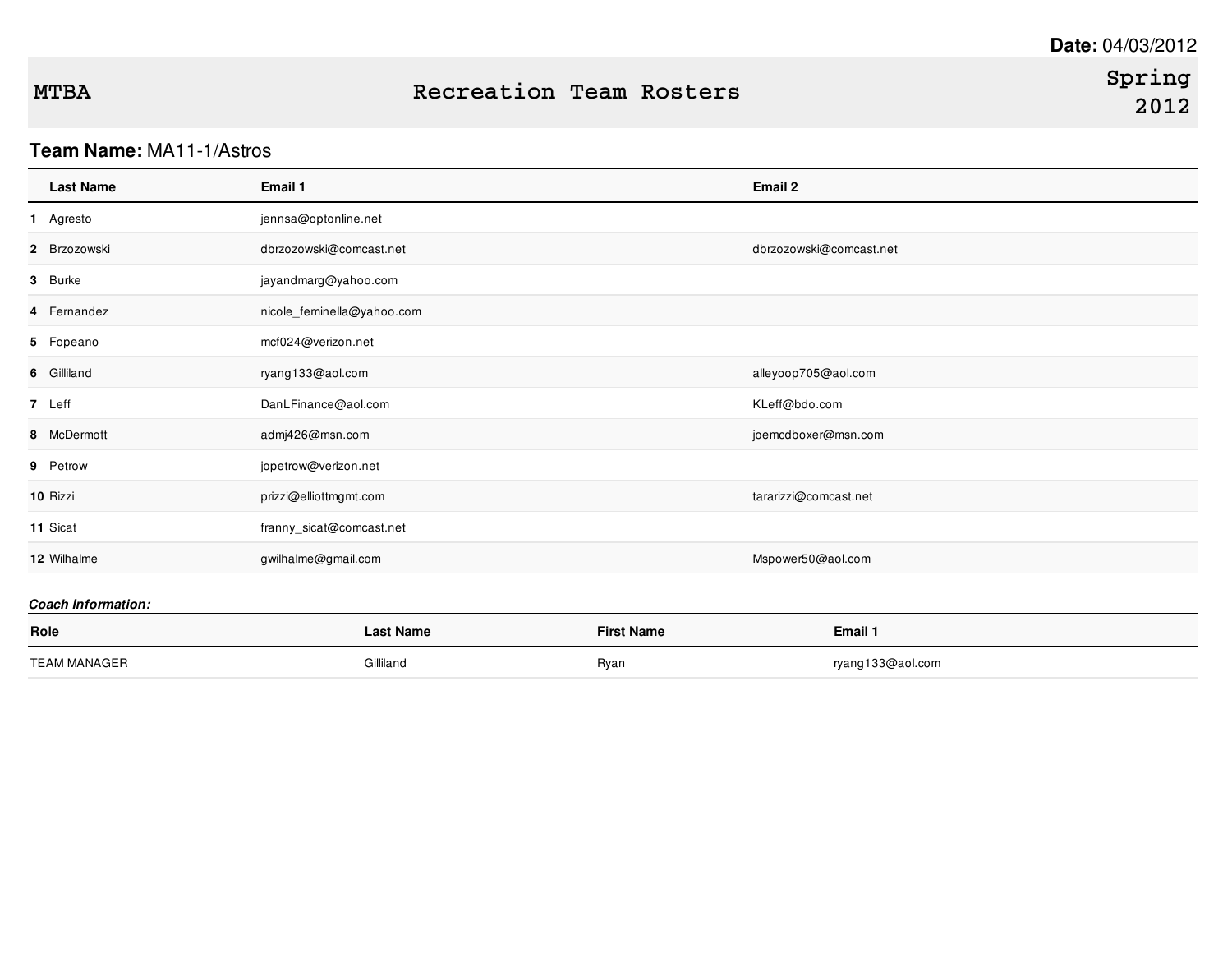# **Team Name:** MA11-2/Diamondbacks

| <b>Last Name</b> | Email 1                     | Email 2              |
|------------------|-----------------------------|----------------------|
| Barravecchio     | santweety@verizon.net       |                      |
| 2 Bell           | rmrt111999@yahoo.com        |                      |
| 3 Conover        | grtznshad@aol.com           |                      |
| 4 Giacomini      | frankg@elrene.com           | regjess@aol.com      |
| 5 Goswick        | jean.goswick@avisbudget.com | jgoswick@verizon.net |
| 6 Hernandez      | mebrizuela59@hotmail.com    | hdzisaac@yahoo.com   |
| 7 Lebow          | slebow@comcast.net          | ubman713@comcast.net |
| 8 Maiolo         | fmmaiolo@aol.com            | kfmaiolo@aol.com     |
| 9 Simon          | brian_simon@mcgraw-hill.com | ncsimon@comcast.net  |
| 10 Stepnowski    | bestts@aol.com              | kstep95@aol.com      |
| 11 Thompson      | jennmyk@aol.com             |                      |

#### *Coach Information:*

| Role                | Last Name | <b>First Name</b> | Email 1            |
|---------------------|-----------|-------------------|--------------------|
| <b>TEAM MANAGER</b> | Lebow     | Scott             | slebow@comcast.net |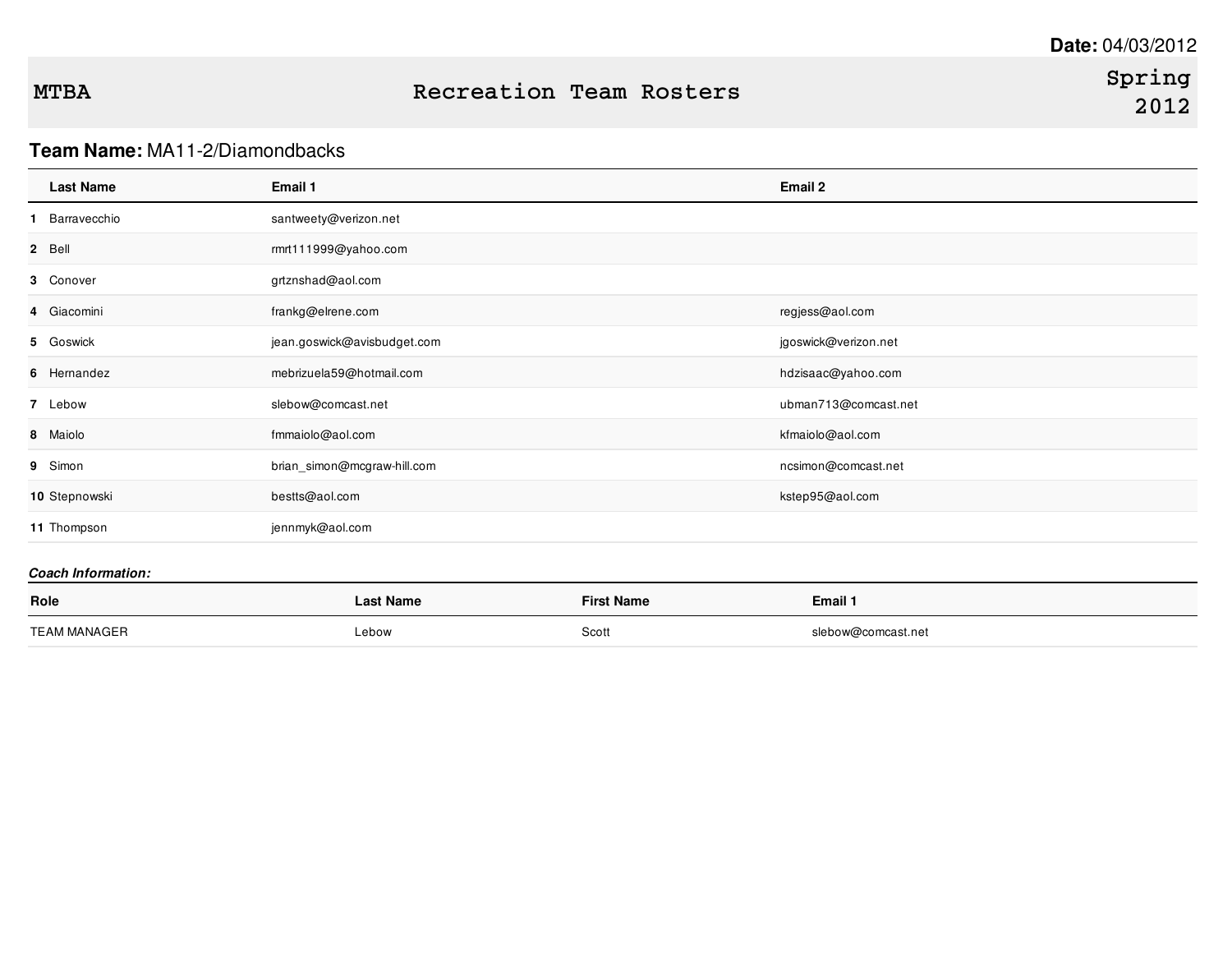# **Team Name:** MA11-3/Royals

| <b>Last Name</b> | Email 1                      | Email 2                |
|------------------|------------------------------|------------------------|
| 1 Casazza        | colleen70@verizon.net        |                        |
| 2 Lucadamo       | riatwoboys@aol.com           | rluc68@gmail.com       |
| 3 Mindiak        | dmindiak@optonline.net       | m.mindiak@verizon.net  |
| 4 Mochari        | mmochari@impactunlimited.com | Lmochari@gmail.com     |
| 5 Park           | kaypark11@msn.com            |                        |
| 6 Prior          | wendy@hinkle1.com            | paul@hinkle1.com       |
| 7 Quercia        | quercia.suzanne@gmail.com    |                        |
| 8 Rivera         | tcecchini@verizon.net        | edrivera10@verizon.net |
| 9 Shah           | kevish1212@yahoo.com         |                        |
| 10 Sher          | sherfamily@me.com            | msher@me.com           |
| 11 Widmer        | samsalzano@gmail.com         | rwidmer@ymail.com      |
| 12 Yannacci      | byannacci@verizon.net        | jyonlinegm@gmail.com   |
|                  |                              |                        |

#### *Coach Information:*

| Role         | ast Name | <b>First Name</b> | Email 1           |
|--------------|----------|-------------------|-------------------|
|              |          |                   |                   |
|              | Prior    | Paur              | wendy@hinkle1.com |
| TEAM MANAGER |          |                   |                   |